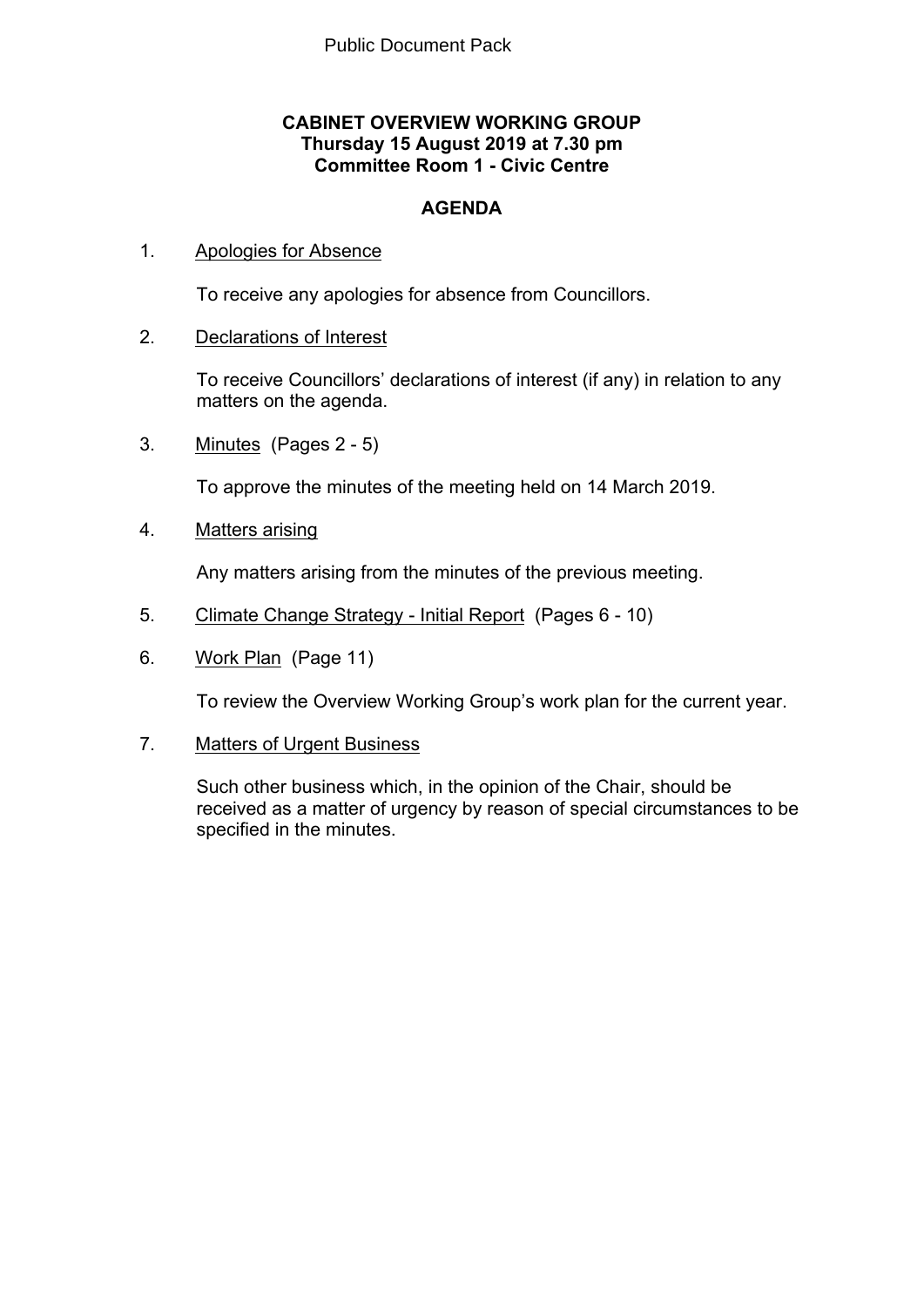## **MINUTES OF THE CABINET OVERVIEW WORKING GROUP HELD ON**

14 March 2019 7.30 - 9.10 pm

## **PRESENT**

## **Overview Working Group Members**

Councillor Tony Durcan (Chair) Councillor Tony Edwards (Vice-Chair) Councillor David Carter Councillor Simon Carter Councillor Jean Clark Councillor Bob Davis Councillor Michael Garnett Councillor Maggie Hulcoop

## **Officers**

Jane Greer, Head of Community Wellbeing Simon Hill, Head of Governance Christine Howard, Youth and Citizenship Manager Mark Philpott, Development Manager Michael Pitt, Environment and Licensing Manager Adam Rees, Governance Support Officer

## 26. **APOLOGIES FOR ABSENCE**

None.

## 27. **DECLARATIONS OF INTEREST**

None.

## 28. **MINUTES**

**RESOLVED** that the minutes of the meeting held on 17 January 2019 be agreed as a correct record, subject to the removal of the duplicate entry of Councillor Simon Carter in the list of those present.

## 29. **MATTERS ARISING**

None.

## 30. **WORK PLAN**

**RESOLVED** that the Work Plan be noted.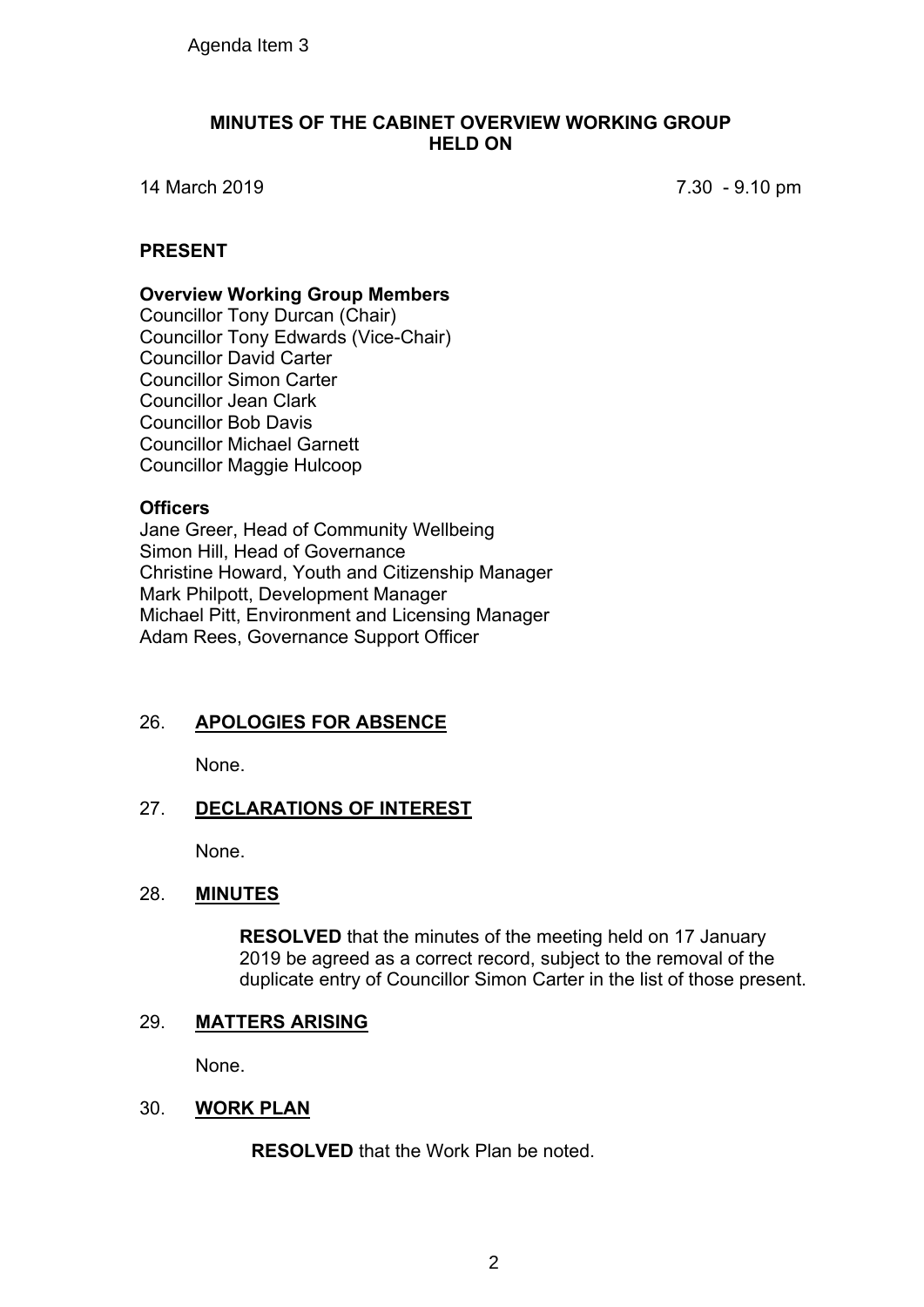## 31. **COMMUNITY ENGAGEMENT STRATEGY - FINAL REPORT**

The Working Group received a final report on the Community Engagement Strategy, which set out an updated Strategy for adoption by Cabinet.

**RESOLVED** that the Working Group recommends to Cabinet that:

**A** The draft Community Engagement Strategy (attached as Appendix A to the report) be approved.

## 32. **HOUSES OF MULTIPLE OCCUPATION - QUESTION AND ANSWER SESSION WITH THE LEADER AND PORTFOLIO HOLDERS**

The Chair outlined the format of the question and answer session which would be as follows:

- a) Twenty minutes each for the Leader, Deputy Leader and Portfolio Holder for Housing, and the Portfolio Holder for Environment to give their presentation and answer any questions.
- b) Twenty minutes for the Working Group to discuss Houses of Multiple Occupation (HMOs).
- c) Ten minutes to summarise and make a recommendation.

The Chair invited Councillor Mark Ingall, Leader of the Council, to the meeting. In response to questions by the Working Group, the Leader outlined the current arrangements surrounding HMOs. The 2004 Housing Act allowed councils to have an additional five year scheme for HMOs.

Some HMOs were well run, however where they were badly run this caused issues for tenants of the HMOs, as well as neighbouring residents. The number of HMOs was increasing and they were useful to the housing stock. It was important to use enforcement to ensure that existing HMOs were well run and that future HMOs were subject to planning controls.

The Leader said that Article 4 Directions prevented development under Permitted Development rights. They were not retrospective, but brought developments back within the Council's planning controls.

He hoped to see some form of landlord accreditation scheme and extra resources for enforcement so the Council could take a proactive role.

The Leader said that he felt a town wide Article 4 Direction would be beneficial, but enforcement also needed to be strengthened.

The Chair thanked the Leader for his contribution and welcomed Councillor Danny Purton, Portfolio Holder for Environment, to the meeting.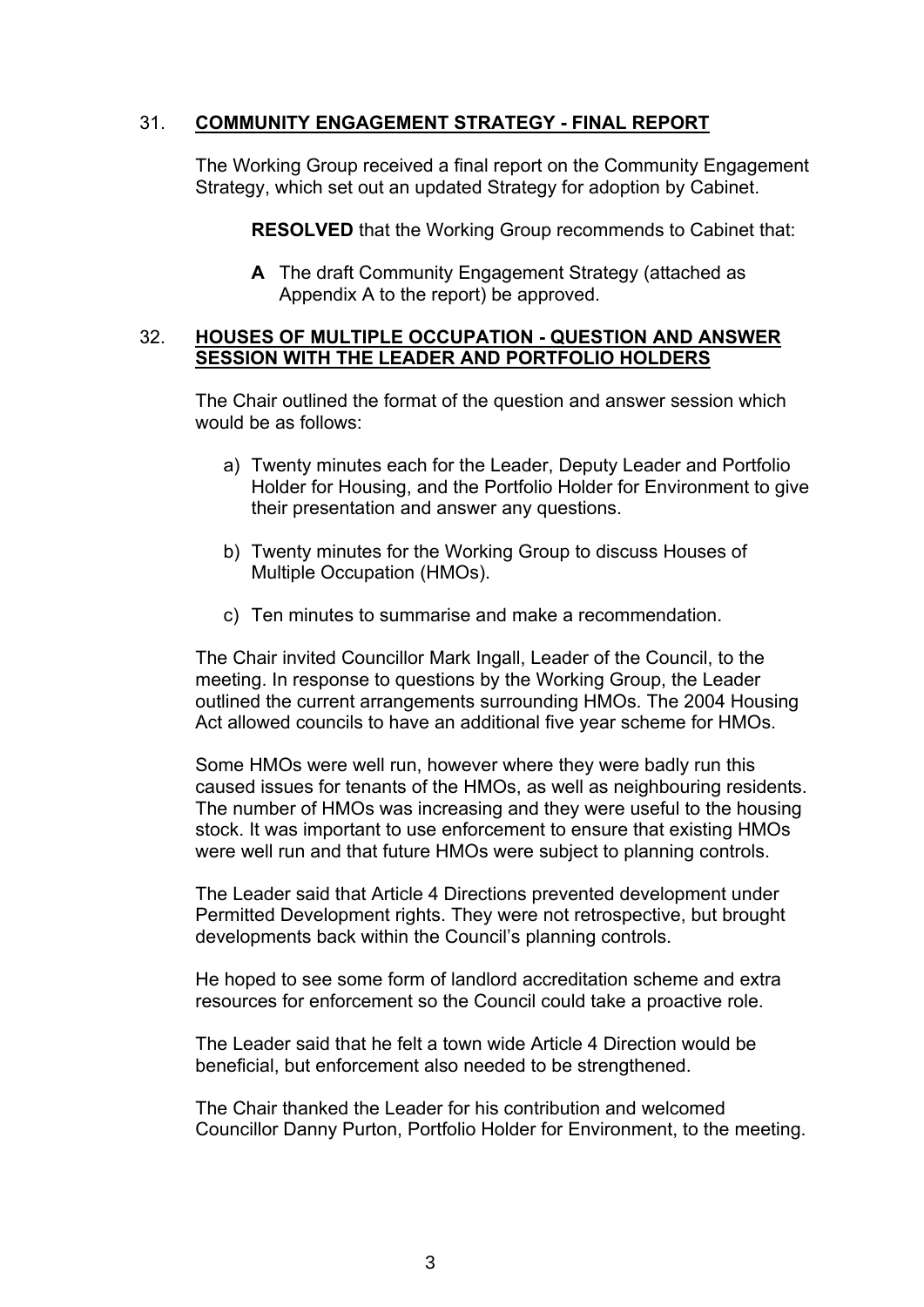In response to questions, Councillor Purton said that HMOs were carried out under Permitted Development. There was a need to ensure that HMOs in existing developments met the same standards they would be expected to meet in new developments.

Covenant controls existed on all dwellings in Harlow, however the legal position was that there needed to be a legal reason to enforce them. The advice was that no such reason existed and therefore the conversion of housing to HMOs had been allowed.

Councillor Purton said that Article 4 Directions would mean that all HMOs would have to meet standard requirements in order to be granted planning permission. It was explained that any application for converting a property to a HMO would be subject to the Council's planning scheme of delegation.

Councillor Purton said he advocated a town wide Article 4 Direction.

The Chair thanked Councillor Purton and welcomed Councillor Mark Wilkinson, Deputy Leader and Portfolio Holder for Housing to the meeting.

Councillor Wilkinson said that he welcome any further controls on HMOs. They were critical in addressing housing need in Harlow and it was important they met certain standards.

Consistent enforcement of HMOs was needed and this should be carried out at an Officer level. There would be an additional resource requirement to enforce existing HMOs, and a further resource requirement if a town wide Article 4 Direction is implemented.

Councillor Wilkinson said he supported a town wide Article 4 Direction.

The Working Group agreed that Cabinet should be asked to look at the implementation of a town wide Article 4 Direction. The Working Group also agreed that sufficient resourcing needed to be made available to implement an Article 4 Direction and to support any planning and licensing enforcement surrounding HMOs.

**RESOLVED** that the Cabinet Overview Working Group recommended to Cabinet that:

- **A** A report is brought to the Cabinet meeting in December, which sets out:
	- i) The steps for implementing a town wide Article 4 Direction which prevents the conversion of properties to Houses of Multiple Occupation (HMOs) under Permitted Development rights, with a view to the Council seeking the Secretary of State's approval to implement the **Direction**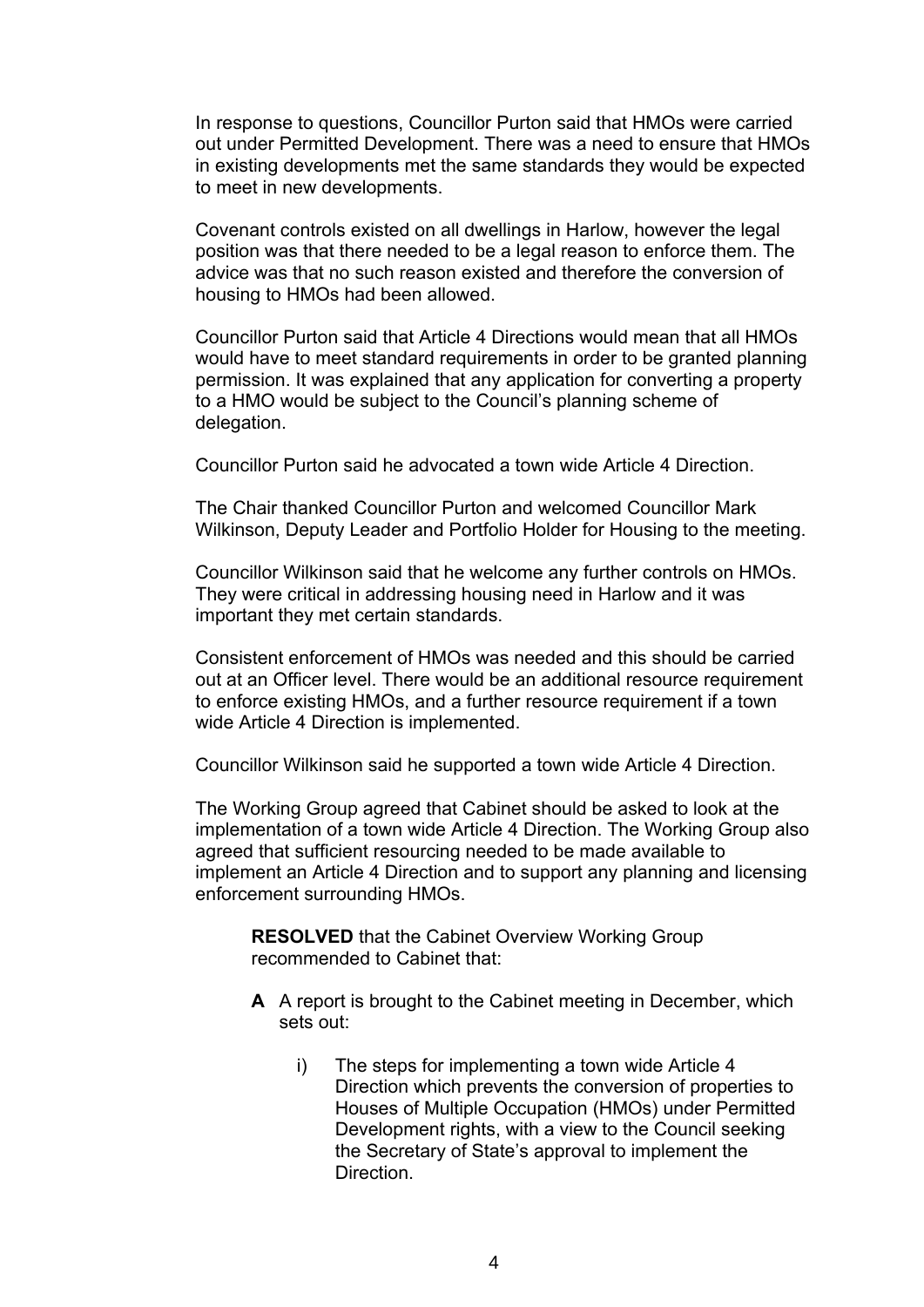- ii) The resource implications for:
	- Implementing a town wide Article 4 Direction.
	- Enforcing HMO licensing under the current licensing scheme.
	- Enforcing HMO licensing should a town wide Direction be implemented.
	- Planning enforcement arising from the implementation of a town wide Direction.
	- Considering any planning applications arising from a town wide Direction.

## 33. **MATTERS OF URGENT BUSINESS**

None.

 CHAIR OF THE OVERVIEW WORKING GROUP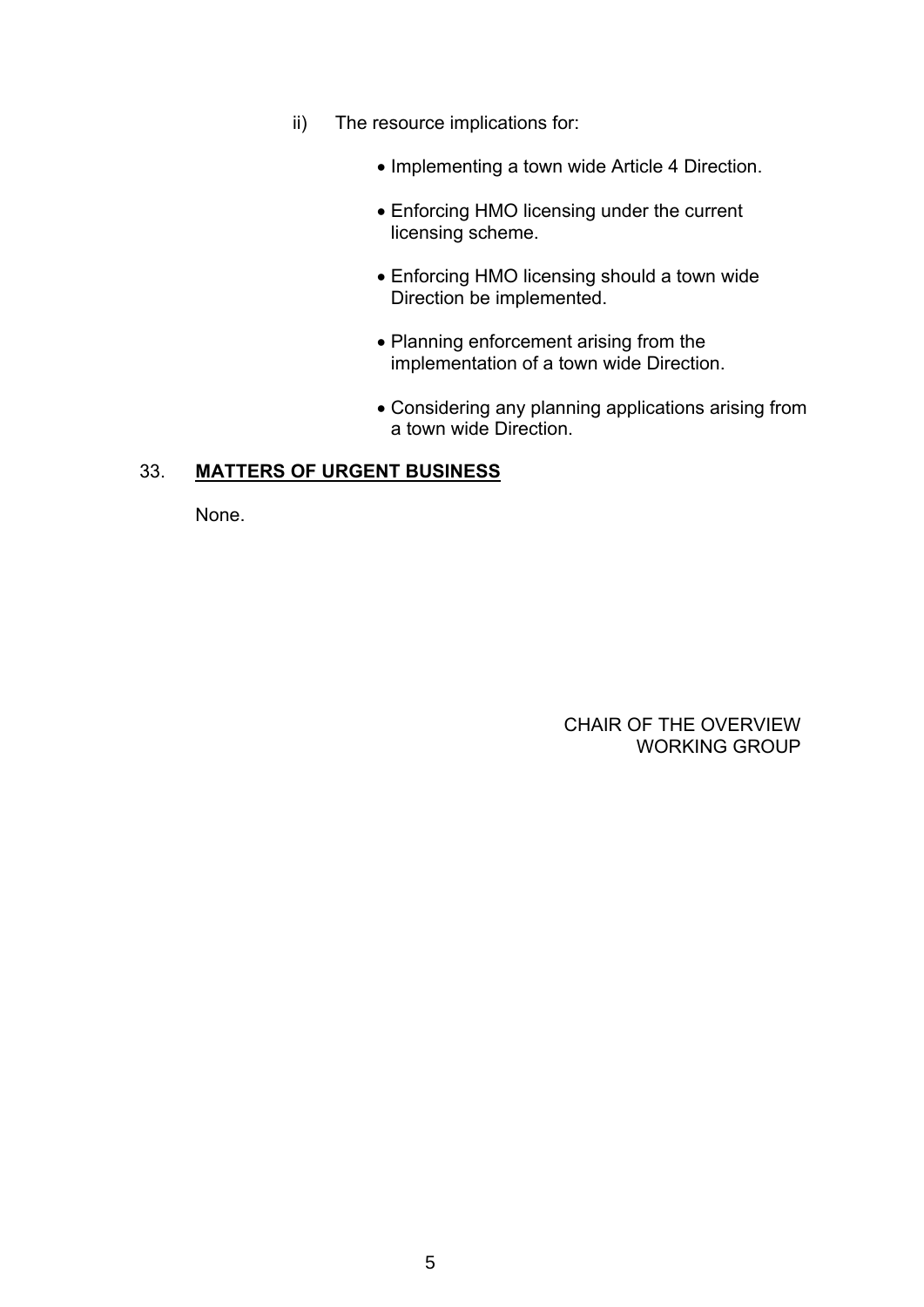Agenda Item 5

| <b>REPORT TO:</b>                       | <b>CABINET OVERVIEW WORKING GROUP</b>                        |
|-----------------------------------------|--------------------------------------------------------------|
| DATE:                                   | <b>15 AUGUST 2019</b>                                        |
| TITLE:                                  | <b>CLIMATE CHANGE STRATEGY - INITIAL</b><br><b>REPORT</b>    |
| <b>LEAD OFFICERS:</b>                   | SENIOR MANAGEMENT BOARD (01279) 446004                       |
| <b>CONTRIBUTING</b><br><b>OFFICERS:</b> | <b>REBECCA FARRANT, OPERATIONS MANAGER</b><br>(01279) 446811 |
|                                         | <b>DEAN JAMES, OPERATIONS MANAGER</b><br>(01279) 6687        |

## **RECOMMENDED that:**

**A** The Working Group notes the report and the progress made to date.

## **BACKGROUND**

- 1. The Climate Change Act 2008 established a legally binding target to reduce the UK's greenhouse gas emissions by at least 80 per cent in 2050 from 1990 levels. In June 2019, the Government passed new laws to reduce all greenhouse gas emissions to net zero by 2050.
- 2. The Council recognises the importance of reducing its carbon footprint and use of resources in both its own operations and across the district and how this contributes to government legislation. In 2011 the Council adopted its first Carbon Management Plan, achieving a 25 per cent reduction over five years from building and transport related emissions, totalling 1083 tonnes of carbon. The Council's Carbon Management Plan 2016-2021 set the Council a target to reduce its carbon emissions by 25 per cent from its 2014/15 baseline emissions of 2,700,000kg (2,700 tonnes), the equivalent to 675 tonnes. On 18 July 2019, Cabinet agreed to extend the Carbon Management Plan timeline to 2021/22, unless the target is reached prior to this date.
- 3. At the Full Council meeting of 11 July 2019, Councillors unanimously backed a motion to declare a climate emergency in Harlow. The Council has made a number of commitments to prevent climate change, including reducing the council's net carbon emissions as far as possible and reducing the carbon footprint at a greater rate than it is already committed to do so, along with actions relating the effects of activities, beyond those directly emitting carbon into the atmosphere, on the wider environment.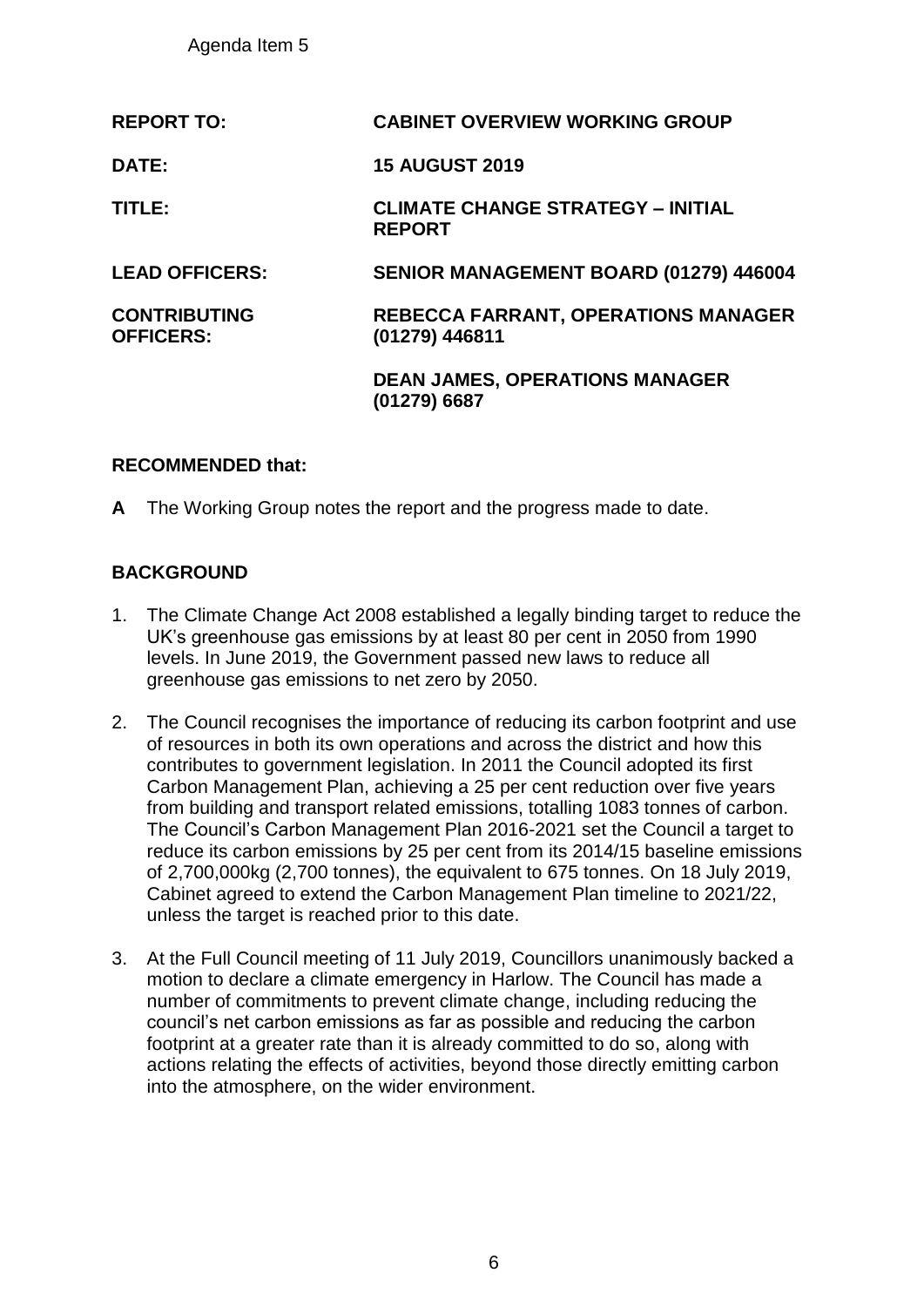## **ISSUES/PROPOSALS**

- 4. It has been identified that the climate emergency motion can be divided into three main work streams: Property, Environment and Community Leadership. Specific actions identified as part of the climate emergency declaration include installing photovoltaic panels on all public council buildings within the next two years where possible and new council built houses having a minimal carbon footprint. Progress on these actions is already being made. This includes:
	- a) Updated feasibility studies for photovoltaic panel installation at Civic Centre, Latton Bush Centre, Playhouse and Mead Park Depot are being commissioned, along with new studies for Leah Manning and Harlow Museum (previous studies in 2011 found installation to be unfeasible on grounds of cost, but there has been sufficient reduction in manufacturing costs for panels to re-visit this); and
	- b) Officers actively exploring options to minimise the carbon footprint of properties within its house building programme - set to deliver 177 new homes by 2022/23 - including construction process. Such options include:
		- i) Installation of insulation levels in line with Passivhaus standards;
		- ii) Alternative heating solutions in line with Climate Change Committee recommendations;
		- iii) Methods of increasing biodiversity, including SuDS, at each site;
		- iv) Identifying and using 'green' materials with low/zero carbon footprint;
		- v) Methods of reducing fleet and plant emissions during the construction of each site; and
		- vi) Installation of electric car charge points at a rate of one per 20 homes for new developments
- 5. The climate emergency motion also includes the creation of an action plan which focuses on reducing the impact of day to day living on the environment beyond that caused by greenhouse gas emissions. A number of short, medium and long term proposals for consideration have been set out for each of the three climate emergency motion work streams in the tables below. These proposals are likely to form a part of any future climate emergency strategies to be devised, once appropriate appraisals of viability in terms of financial and environmental impact have been carried out.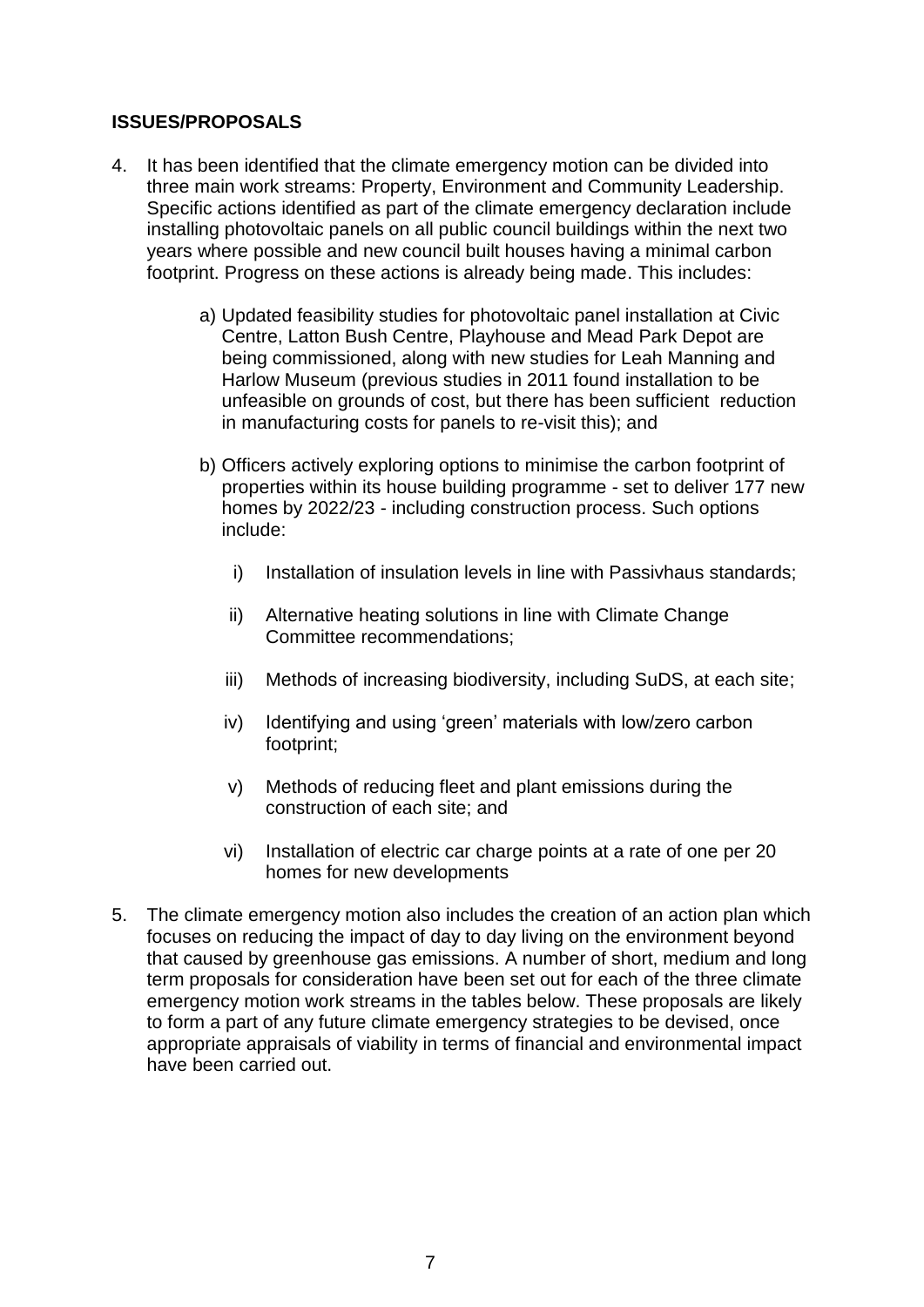## **Table 1 – Property Work Stream**

| Short Term (1-3 years)                                                                                                                                                                                                                                                                                                                                                                                                                                                                                                                                                                                                     | Medium Term (3-5 years)                                                                                                                                         | Long Term (5+ years)                                                                                                                                                                                                                                                                                                                                                                                                                                                                                        |
|----------------------------------------------------------------------------------------------------------------------------------------------------------------------------------------------------------------------------------------------------------------------------------------------------------------------------------------------------------------------------------------------------------------------------------------------------------------------------------------------------------------------------------------------------------------------------------------------------------------------------|-----------------------------------------------------------------------------------------------------------------------------------------------------------------|-------------------------------------------------------------------------------------------------------------------------------------------------------------------------------------------------------------------------------------------------------------------------------------------------------------------------------------------------------------------------------------------------------------------------------------------------------------------------------------------------------------|
| Eliminating the use<br>$\bullet$<br>of single use<br>plastics across all<br>public council<br>buildings by<br>January 2020<br>Installing<br>photovoltaic panels<br>on all public council<br>buildings within the<br>next two years<br>where possible<br>Identify other<br>$\bullet$<br>energy efficiency<br>measures to reduce<br>carbon emissions<br>i.e LED Lighting, on<br>site energy<br>generation<br>Encourage staff to<br>cycle to work and<br>further promote the<br>cycle to work<br>scheme<br>Encourage the<br>adoption of water<br>efficiency measures<br>across all Council<br>operational/public<br>buildings | Procure 100%<br>$\bullet$<br>renewable energy<br>as part of energy<br>supply contracts for<br>electricity<br>Offset carbon<br>emissions from gas<br>consumption | <b>Encouraging HTS</b><br>$\bullet$<br>(Property &<br>Environment) Ltd to<br>switch over to<br>electric power<br>vehicles, plant and<br>machinery<br><b>Switch over Harlow</b><br>Council fleet to<br>electric vehicles<br><b>Encouraging Veolia</b><br>to consider<br>alternative<br>vehicles/fuel for<br>vehicles when<br>collecting<br>household waste<br><b>Harlow Council to</b><br>$\bullet$<br>consider procuring<br>own electric vehicle<br>car pool fleet for<br>staff to use for work<br>purposes |

## **Table 2 – Environment Work Stream**

| Short Term (1-3 years)                                                                                                                                                                          | Medium Term (3-5 years)                                                                                                                                                                     | Long Term (5+ years)                                                                                                                                                               |  |
|-------------------------------------------------------------------------------------------------------------------------------------------------------------------------------------------------|---------------------------------------------------------------------------------------------------------------------------------------------------------------------------------------------|------------------------------------------------------------------------------------------------------------------------------------------------------------------------------------|--|
| Planting 1,000 new<br>$\bullet$<br>trees and<br>hedgerows across<br>the town in the next<br>year.<br>Devise further tree<br>$\bullet$<br>planting strategies<br>for the medium to<br>long term. | • Consider the<br>building of new<br>carbon neutral<br>Council<br>housing/retrofitting<br>of existing Council<br>housing stock to be<br>carbon neutral<br>Consider planting of<br>$\bullet$ | <b>Encouraging HTS</b><br>to source battery<br>technology for its<br>electric vehicles<br>from companies<br>who ensure<br>environmentally<br>friendly lithium<br>mining techniques |  |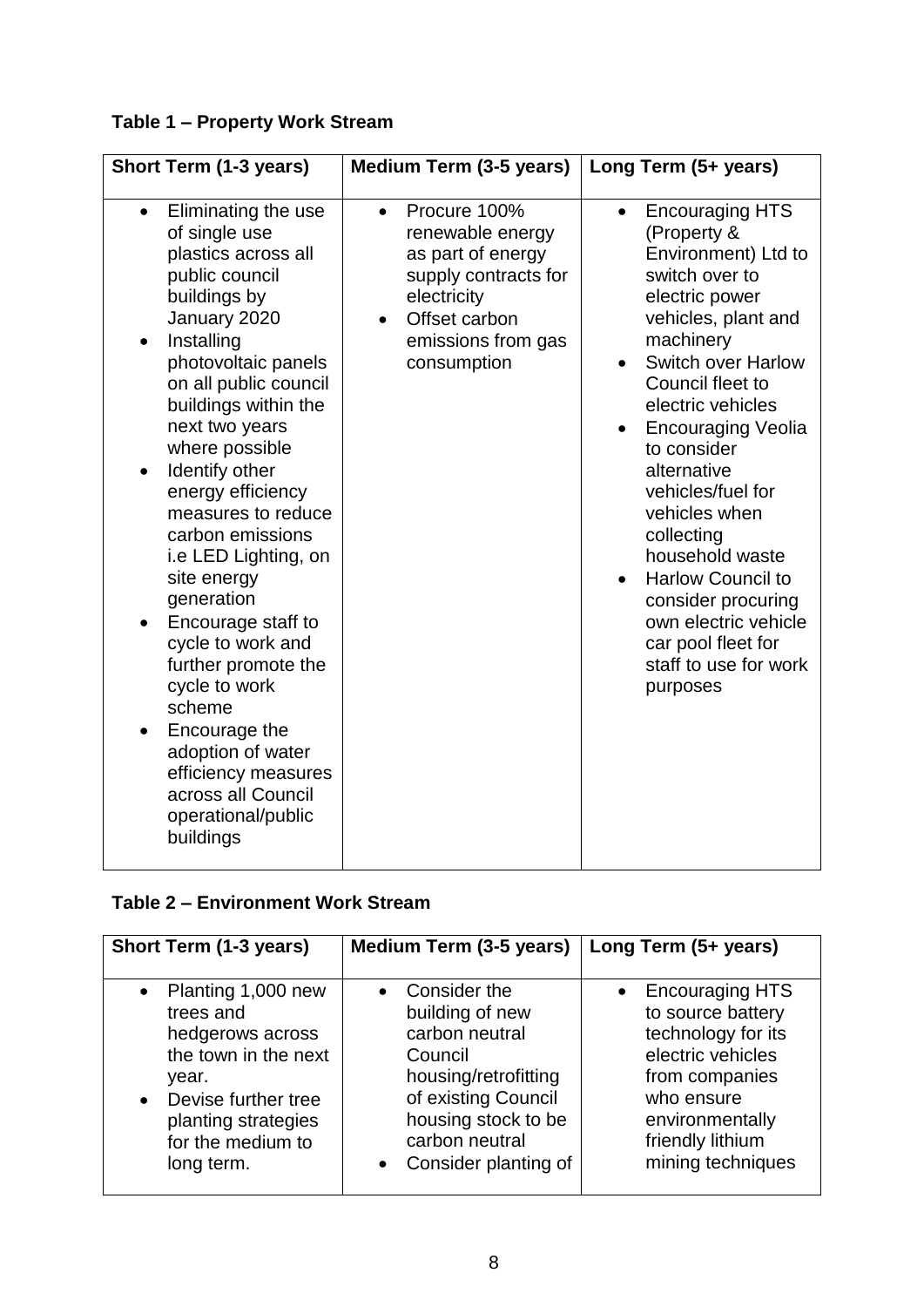| wildflower verges to    |  |
|-------------------------|--|
| reduce emissions,       |  |
| promote health and      |  |
| wellbeing and           |  |
| increase                |  |
| biodiversity            |  |
| • Installation of water |  |
| fountains in public     |  |
| places that reduces     |  |
| the use of single       |  |
| use plastic water       |  |
| bottles                 |  |

## **Table 3 – Community Leadership Work Stream**

| Short Term (1-3 years)                                                                                                                                                                                                                                                                                                                                                                                                                                                                                                                                                                                                                    | <b>Medium Term (3-5 years)</b>                                                                                                                                                                                                                                                                                                                                                                   | Long Term (5+ years)                                                                                               |
|-------------------------------------------------------------------------------------------------------------------------------------------------------------------------------------------------------------------------------------------------------------------------------------------------------------------------------------------------------------------------------------------------------------------------------------------------------------------------------------------------------------------------------------------------------------------------------------------------------------------------------------------|--------------------------------------------------------------------------------------------------------------------------------------------------------------------------------------------------------------------------------------------------------------------------------------------------------------------------------------------------------------------------------------------------|--------------------------------------------------------------------------------------------------------------------|
| Actively promote<br>$\bullet$<br>schemes to<br>encourage children<br>to walk to school<br>such as the<br><b>Walking Bus</b><br>initiative and WOW<br>Actively work with<br>local stakeholders<br>to reduce the use of<br>single use<br>plastics/single use<br>items<br>Actively work with<br>$\bullet$<br><b>Public Health</b><br>England to promote<br>awareness of<br>carbon emissions<br>related to food<br>production<br>Actively work with<br>stakeholders and<br>the public to<br>promote the<br>message of<br>reducing waste<br>Work with<br>$\bullet$<br>community groups<br>to promote and<br>assist in tree<br>planting schemes | Reaffirming the<br>$\bullet$<br>council's<br>commitment to the<br><b>Garden Town</b><br>development's<br>principles of<br>sustainable<br>transport.<br>Installing electric<br>car charging points<br>across all council<br>car parks within the<br>next five years<br>where possible<br>Promoting the<br>$\bullet$<br>installation of<br>electric car<br>charging points in<br>residential areas | Promote the<br>$\bullet$<br>use/installation of<br>SuDs on all large<br>new builds in line<br>with Planning Policy |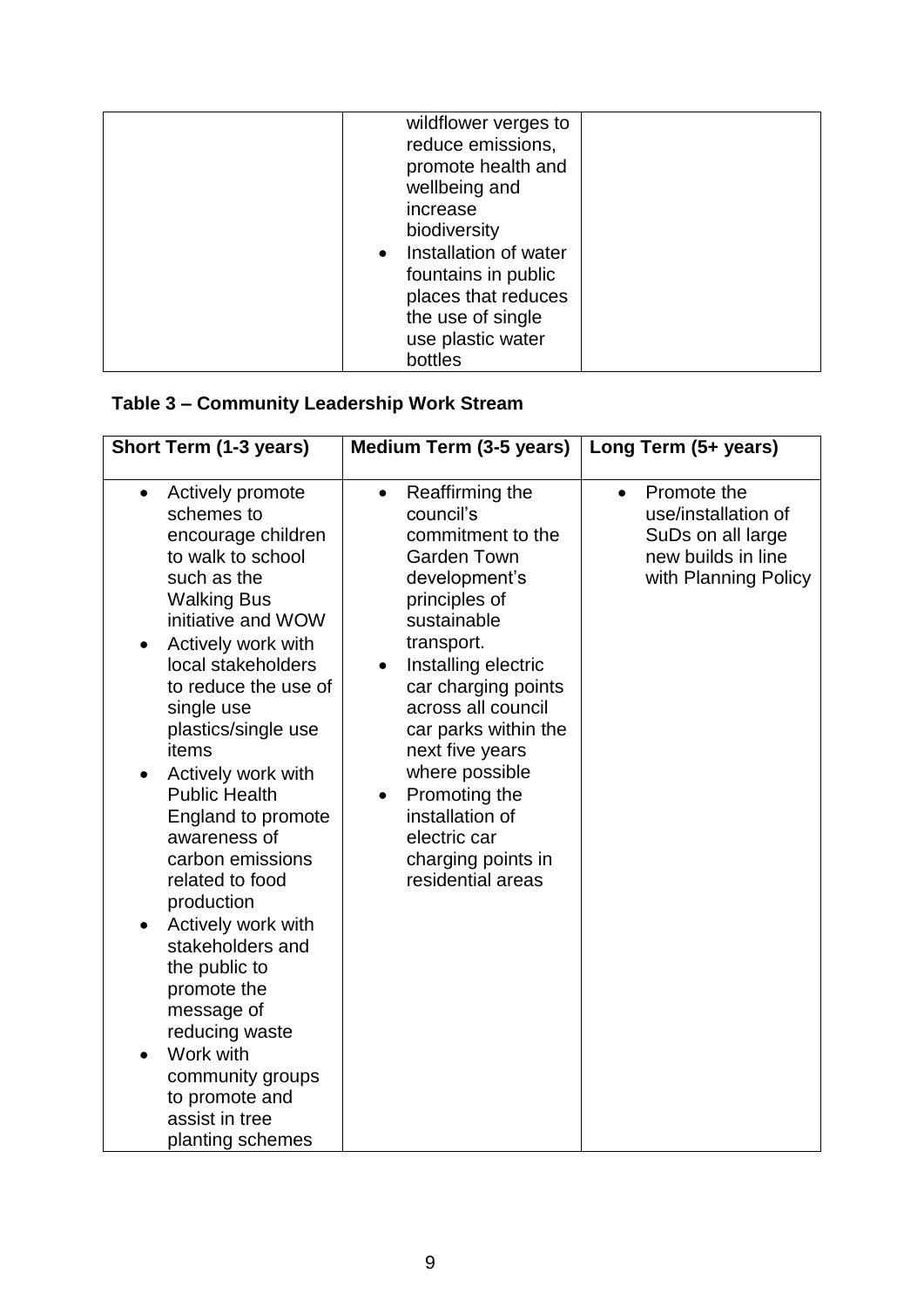## **IMPLICATIONS**

## **Place (Includes Sustainability)**

The proposals set out in this report demonstrate the Council's commitment to tackling climate change and will set some good practice standards in meeting the sustainability objectives set out in the emerging Local Development Plan. **Author: Andrew Bramidge, Project Director – Enterprise Zone and Head of Environment and Planning**

## **Finance (Includes ICT)**

It is currently envisaged that the proposed projects will be funded in the main through the non-housing capital programme and that where scheme funding is not already allocated bids will be progressed as part of the capital programme refresh later in the appropriate financial year through the normal annual budget processes. **Author: Simon Freeman, Head of Finance and Deputy to the Chief Executive**

### **Housing**

As outlined in the report. The Plan will support ongoing energy efficiency initiatives that contribute to client change and is resourced and is being delivered as part of the Housing Revenue Account (HRA) Business Plan.

## **Author: Andrew Murray, Head of Housing**

## **Community Wellbeing (Includes Equalities and Social Inclusion)**

None beyond those contained within the report. **Author: Jane Greer, Head of Community Wellbeing**

## **Governance (Includes HR)**

The proposals within the report are in line with the approved referral made to Cabinet Overview Working Group, via Cabinet, from Full Council on 11 July 2019. If measures are approved by Members then suitable KPIs could be introduced to ensure effective monitoring.

## **Author: Simon Hill, Head of Governance**

## **Appendices**

None.

### **Background Papers**

None.

### **Glossary of terms/abbreviations used**

LED – Light Emitting Diode SuDS – Sustainable Drainage Systems WoW – Walk on Wednesdays